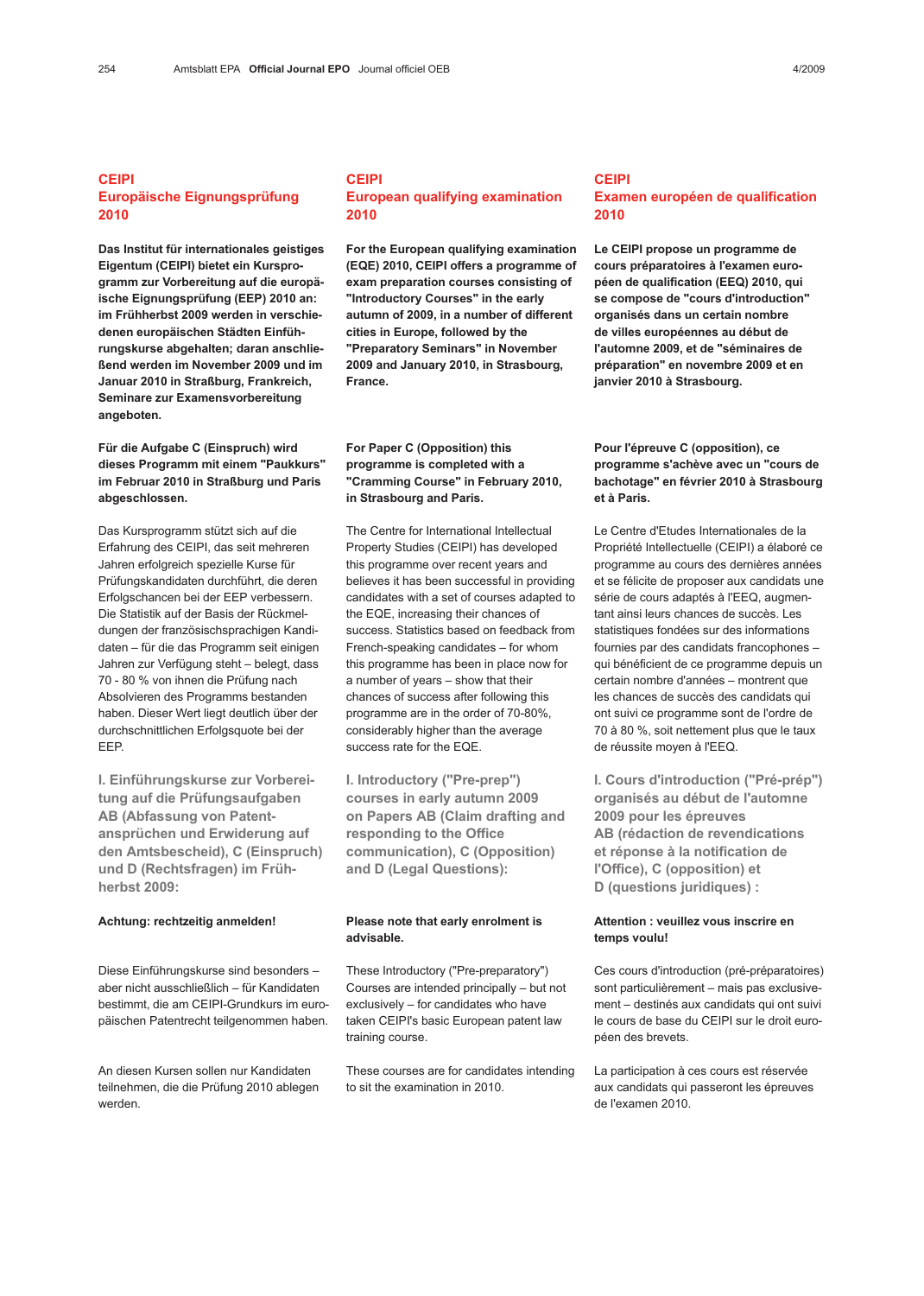In diesen Kursen sollen die Prüfungskandidaten frühzeitig zur Vorbereitung auf die EEP 2010 angeregt und auf den Kenntnisstand gebracht werden, der für die CEIPI-Seminare zur Examensvorbereitung im November 2009 und im Januar 2010 (siehe unten) erforderlich ist.

Die Kurse dienen der Einführung in die Methoden zur Bearbeitung der Prüfungsaufgaben A, B, C und D; außerdem werden die Prüfungsanforderungen und wichtige Themen besprochen, mit denen in den Prüfungsaufgaben zu rechnen ist. Den Kandidaten werden Anregungen gegeben, wie sie sich auf diese Aufgaben und die CEIPI-Seminare zur Examensvorbereitung im November 2009 bzw. im Januar 2010 vorbereiten können.

Damit die Kandidaten größtmöglichen Nutzen aus den Vorbereitungsseminaren im November 2009 (Aufgaben AB und C) und im Januar 2010 (Aufgabe D) ziehen können, wird ihnen empfohlen, auch an den Einführungskursen teilzunehmen, die im Frühherbst 2009 stattfinden; so können sie sich schon im Vorfeld mit den unterrichteten Methoden und den zu studierenden Themen vertraut machen und sich frühzeitig auf die europäische Eignungsprüfung 2010 vorbereiten.

In Abhängigkeit von den verfügbaren Plätzen werden die Teilnehmer in der Reihenfolge ihrer Anmeldung berücksichtigt.

Weitere Informationen zum Kursinhalt sind auf der Website des CEIPI (www.ceipi.edu) unter "International Section/Preparatory Seminars for EQE – Seminars – Introductory courses" zu finden.

Die Kurse werden als Tageskurse (AB und C) bzw. Eineinhalbtageskurse (D) in Straßburg (für englisch- und deutschsprachige Kandidaten) und Paris (für französischsprachige Kandidaten) abgehalten.

Die regionalen Eineinhalbtageskurse (AB, C und D) in Mailand (IT), Barcelona (ES) und Kopenhagen (DK) werden nur auf Englisch abgehalten; sie beginnen an einem Freitagnachmittag und nehmen den ganzen darauffolgenden Samstag in Anspruch.

Tageskurse dauern im Allgemeinen von 8.30/9.00 Uhr bis 17.00/18.00 Uhr.

They aim to set the candidates as early as possible "on the rails" for preparing for the EQE 2010 and for reaching the required level for the CEIPI Preparatory Seminars in November 2009 and January 2010 (see below).

In these courses an introduction is given into the methodologies one can apply to the papers A, B, C and D respectively, the examination requirements as well as a review of important topics the candidates can expect for each paper. The courses offer candidates suggestions to help them prepare for the exams as well as for the CEIPI Preparatory Seminars in November 2009 and January 2010.

To fully benefit from the Preparatory Seminars in November 2009 (Papers AB and C) and in January 2010 (Paper D), candidates are advised to enrol for these preceding Introductory ("Pre-prep") Courses to be held in the early autumn of 2009 as well; it helps them to acquaint themselves at an earlier stage with the methodologies taught and the material to be studied, which gives them more time to practise before the European qualifying examination in 2010.

Depending on the available capacity the participants will be chosen on a first come, first served basis.

More information on the course programme can be found on the CEIPI website: www.ceipi.edu under the International Section-EQE preparatory courses/Seminars/Introductory courses.

The courses will be held as a one-day course (AB and C) or a one-and-a-half-day course (D) in Strasbourg (for English and German-speaking candidates) and Paris (for the French-speaking candidates).

The regional one-and-a-half day courses (AB, C and D) in Milan (IT), Barcelona (ES) and Copenhagen (DK) will be held only in English, and start on Friday afternoon and continue for the entire following Saturday.

The one day courses run generally from 8.30/9.00 to 17.00/18.00 hrs.

Ils permettront aux candidats à l'examen européen de qualification (EEQ) d'être le plus tôt possible en mesure de se préparer à l'examen 2010 et d'atteindre le niveau requis pour les séminaires de préparation du CEIPI en novembre 2009 et en janvier 2010 (voir ci-dessous).

Ces cours présentent les méthodes pouvant être appliquées aux épreuves A, B, C et D, les exigences de l'examen ainsi qu'un aperçu des thèmes importants susceptibles d'être traités par les candidats lors de chaque épreuve. Les cours donnent aux candidats une idée de la façon dont ils peuvent se préparer à ces épreuves et aux séminaires de préparation du CEIPI en novembre 2009 et en janvier 2010.

Pour tirer pleinement profit des séminaires de préparation en novembre 2009 (épreuves AB et C) et en janvier 2010 (épreuve D), il est conseillé aux candidats de s'inscrire également à ces cours d'introduction préalables ("Pré-prép"), qui auront lieu au début de l'automne 2009 et qui les aideront à se familiariser plus tôt avec les méthodes enseignées et avec la matière à étudier. Les candidats auront ainsi plus de temps pour s'entraîner avant l'examen européen de qualification 2010.

Les participants seront choisis selon leur ordre d'inscription et en fonction des places disponibles.

Pour de plus amples renseignements sur le programme des cours, veuillez consulter le site Internet du CEIPI à l'adresse www.ceipi.edu et suivre l'itinéraire Section internationale/Préparation à l'EEQ/ Séminaires/Cours d'introduction.

Les cours dureront une journée (AB et C) ou une journée et demie (D) et seront organisés à Strasbourg (pour les candidats anglophones et germanophones) et Paris (pour les candidats francophones).

Les cours régionaux d'une journée et demie (AB, C et D) à Milan (IT), Barcelone (ES) et Copenhague (DK) se tiendront uniquement en anglais. Ils commenceront le vendredi après-midi et se poursuivront tout le samedi.

Les cours d'une journée ont généralement lieu de 8 h 30 / 9 h à 17 h / 18 h.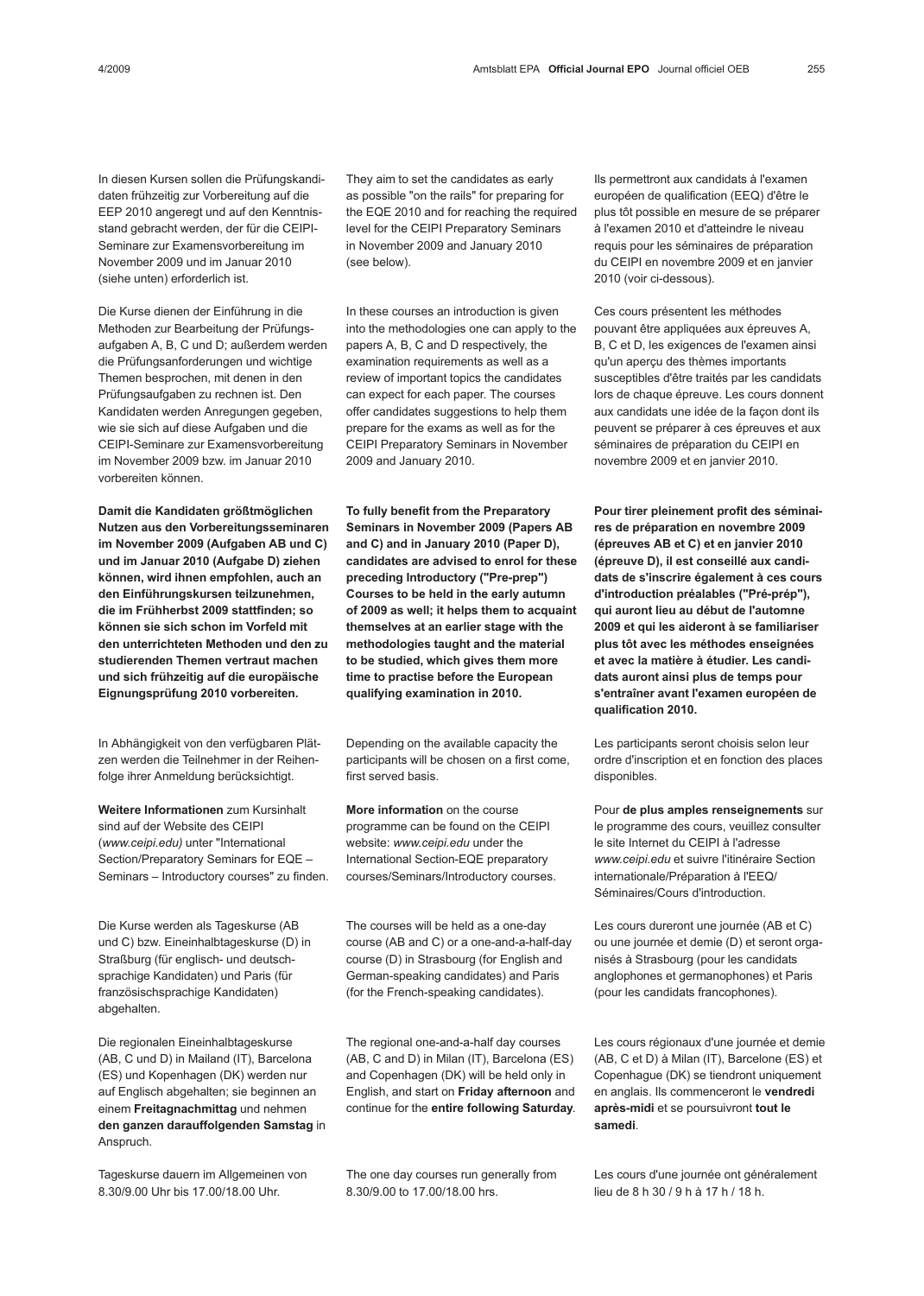| Kursdaten:                           |                                          | The dates are:                                            |                                                              | Dates des différents cours :           |                                                                  |
|--------------------------------------|------------------------------------------|-----------------------------------------------------------|--------------------------------------------------------------|----------------------------------------|------------------------------------------------------------------|
| <b>Kurs</b><br>Paper<br><b>Cours</b> | Mailand (EN)<br>Milan (EN)<br>Milan (EN) | Barcelona (EN)<br><b>Barcelona (EN)</b><br>Barcelone (EN) | Kopenhagen (EN)<br><b>Copenhagen (EN)</b><br>Copenhaque (EN) | Paris (FR)<br>Paris (FR)<br>Paris (FR) | Straßburg (EN, DE)<br>Strasbourg (EN, DE)<br>Strasbourg (EN, DE) |
| AB                                   | 9./10.10.                                |                                                           | 25./26.09.                                                   | 25.09.                                 | 19.09.                                                           |
| C                                    | 11./12.09.                               | 2./3.10.                                                  | 4./5.09.                                                     | 26.09.                                 | 18.09.                                                           |
| D                                    | 18./19.09.                               | 23./24.10.                                                | 2./3.10.                                                     | 4./5.09.                               | 16./17.09.                                                       |

Jeder Kurs kann einzeln besucht werden.

Die Kursgebühr pro Halbtag in Paris oder Straßburg beträgt 200 EUR. Die Gebühr für die Eineinhalbtageskurse in Barcelona, Mailand und Kopenhagen beträgt jeweils 600 EUR.

Anmeldungen werden nach ihrem zeitlichen Eingang beim CEIPI berücksichtigt, solange in den Kursen Plätze verfügbar sind. Danach werden Wartelisten geführt.

Anmeldeschluss ist der 6. Juli 2009.

Die Anmeldung ist unter folgenden Adressen möglich: Paris: preprepParis@ceipi.edu Straßburg: preprepStrasbg@ceipi.edu

Barcelona, Mailand und Kopenhagen: preprepReg@ceipi.edu

II. CEIPI-Seminare zur Vorbereitung auf die europäische Eignungsprüfung 2010 für die Prüfungsaufgaben AB und C im November 2009 sowie für die Prüfungsaufgabe D im Januar 2010 in **Straßburg** 

#### Achtung: rechtzeitig anmelden!

Das Institut für internationales geistiges Eigentum (CEIPI) veranstaltet in Straßburg zwei Seminare zur Vorbereitung auf die europäische Eignungsprüfung (EEP) 2010.

Von den Teilnehmern wird erwartet, dass ihre persönliche Examensvorbereitung ein fortgeschrittenes Stadium erreicht hat. Für die Aufgaben AB, C und D werden zu diesem Zweck im Frühherbst

Each course may be taken separately.

The fee for each half day in Paris or Strasbourg is EUR 200. The fee for the one-anda-half-day courses in Barcelona, Milan and Copenhagen is EUR 600 each.

Applications to CEIPI will be treated on a first come, first served basis. If the courses are oversubscribed, names will be put on a waiting list.

The closing date for receipt of all applications is 6 July 2009.

You can apply via:

for Paris: preprepParis@ceipi.edu for Strasbourg: preprepStrasbg@ceipi.edu

for Barcelona, Milan, Copenhagen: preprepReg@ceipi.edu

II. CEIPI Preparatory Seminars for the European qualifying examination 2010, for papers AB and C in November 2009, for Paper D in January 2010, **Strasbourg** 

## Please note that early enrolment is advisable.

The Centre for International Intellectual Property Studies (CEIPI) is holding two seminars in Strasbourg to help candidates prepare for the European qualifying examination (EQE) 2010.

Participants are expected to have reached an advanced stage in their own preparations for the examination. To this end, Introductory ("Pre-prep") Courses for Papers AB, C and D will be held in

Chaque cours peut être suivi séparément.

Les frais d'inscription pour chaque demijournée à Paris ou Strasbourg s'élèvent à 200 EUR et les frais d'inscription pour les cours d'une journée et demie à Barcelone, Copenhague et Milan sont de 600 EUR le cours.

Les demandes d'inscription seront traitées par ordre d'arrivée au CEIPI et ne pourront être prises en considération que si des places sont disponibles dans les cours concernés. Des listes d'attente seront ensuite établies.

La date limite d'inscription est dans tous les cas le 6 juillet 2009.

Vous pouvez vous inscrire via les adresses suivantes : preprepParis@ ceipi.edu (pour Paris) preprepStrasbg@ceipi.edu (pour Strasbourg) preprepReg@ceipi.edu (pour Barcelone, Copenhague et Milan)

II. Séminaires de préparation à l'examen européen de qualification 2010 organisés par le CEIPI à Strasbourg (en novembre 2009 pour les épreuves AB et C et en janvier 2010 pour l'épreuve D)

## Attention : veuillez vous inscrire en temps voulu!

Le Centre d'Etudes Internationales de la Propriété Intellectuelle (CEIPI) organise à Strasbourg deux séminaires de préparation à l'examen européen de qualification 2010.

Les participants sont censés avoir atteint un stade avancé dans leur préparation personnelle en vue de l'examen. A cet effet, des cours d'introduction ("Pré-prép") sont proposés au début de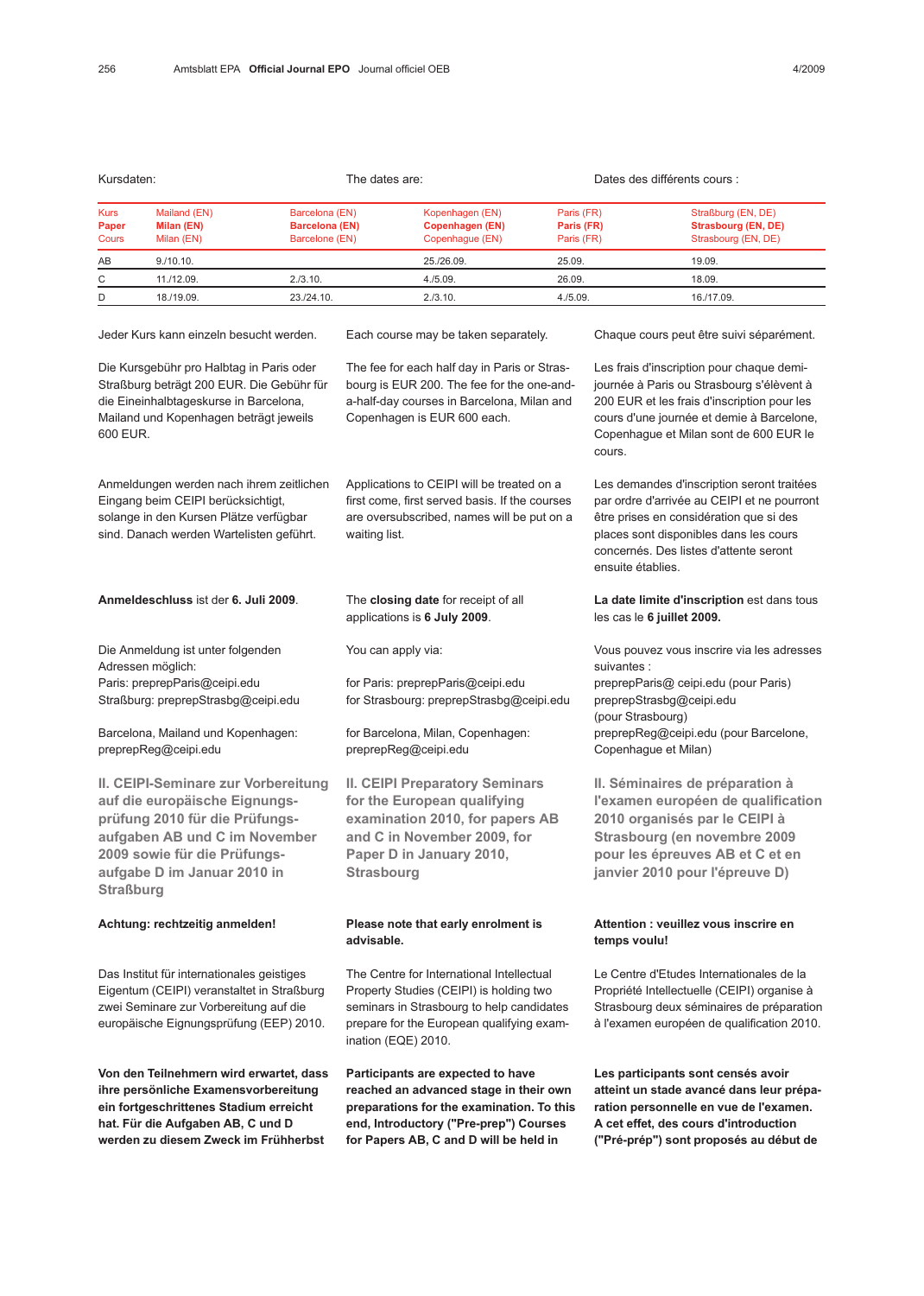2009 in Straßburg, Paris, Mailand, Barcelona und Kopenhagen Einführungskurse angeboten (siehe oben).

Damit die Kandidaten größtmöglichen Nutzen aus den Seminaren zur Examensvorbereitung im November 2009 (Aufgaben AB und C) und im Januar 2010 (Aufgabe D) ziehen können, wird ihnen empfohlen, an diesen Einführungskursen teilzunehmen; so können sie sich schon im Vorfeld mit den unterrichteten Methoden vertraut machen und werden frühzeitig angeregt, sich gründlich auf die Prüfung vorzubereiten.

Die Arbeitsunterlagen stützen sich weitgehend auf bisherige EEP-Aufgaben. Im Seminar zu den Prüfungsaufgaben AB und C, das im November stattfindet, werden Eignungsprüfungen (z. B. von 2008) simuliert und Übungen unter Prüfungsbedingungen angeboten; im Seminar zur Prüfungsaufgabe D im Januar wird eine simulierte Prüfung zu Aufgabe D II der EEP 2009 abgehalten.

### Aufgaben A, B und C

Das Seminar zu den Aufgaben A (Abfassung von Patentansprüchen), B (Änderung von Patentansprüchen und Abfassung der Erwiderung auf den Amtsbescheid) und C (Einspruch) wird vom 16. bis 20. November 2009 abgehalten.

Themen sind die Abfassung von Patentansprüchen und einer Beschreibungseinleitung in Aufgabe A, die Erwiderung auf einen Amtsbescheid und die Erstellung eines geänderten Anspruchssatzes in Aufgabe B sowie die Abfassung einer Einspruchsschrift und einer Antwort auf die Fragen des Mandanten in Aufgabe C.

Die Teile AB oder C können getrennt gebucht werden.

Die Seminare werden in jeder der Amtssprachen des EPA (Deutsch, Englisch und Französisch) abgehalten.

Für den Teil AB werden in diesem Seminar Gruppen für Chemie und nichtchemische Gebiete gebildet.

Die in den Einführungskursen (siehe oben) behandelten Methoden werden anhand einer Aufgabe aus einer früheren Prüfung unter Anleitung des Tutors wiederholt und vertieft. Zusätzlich werden wichtige

Strasbourg, Paris, Milan, Barcelona and Copenhagen in the early autumn of 2009 (see above).

To fully benefit from the Preparatory Seminars in November 2009 (Papers AB and C) and in January 2010 (Paper D), candidates are advised to enrol for these Introductory ("Pre-prep") Courses; it helps them to acquaint themselves at an earlier stage with the methodologies taught and sets them on the rails for preparing themselves better.

The working texts for the seminar are largely based on past EQE papers. The AB and C seminar in November will incorporate mock exams in the form of papers from the EQE, e.g. 2008 and exercises under exam conditions. The D seminar in January will incorporate a mock exam in the form of the D II Paper from the EQE 2009.

### Papers A, B and C

The seminar on Papers A (claim drafting), B (claim amendment and response to the Office communication) and C (opposition) will be held from 16 to 20 November 2009.

The seminar will cover the following topics: drafting claims and drafting an introduction to the description in Paper A; replying to an Office communication and preparing an amended set of claims in Paper B; and drafting both a notice of opposition and a response to the client's questions in Paper C.

The AB or C part may be booked separately.

The courses will be held in each official language of the EPO (English, French and German).

In this seminar the AB part will have groups for chemical and non-chemical subjectmatter.

The methodologies discussed in the Introductory Courses ("Pre-prep" courses, see above) will be reviewed and deepened, using a past paper, under the guidance of a tutor. Important topics like the problem/solul'automne 2009 à Strasbourg, Paris, Milan, Barcelone et Copenhague pour les épreuves AB, C et D (voir ci-dessus).

Pour tirer pleinement profit des séminaires de préparation en novembre 2009 (épreuves AB et C) et en janvier 2010 (épreuve D), il est conseillé aux candidats de s'inscrire également à ces cours d'introduction ("Pré-prép"), qui les aideront à se familiariser plus tôt avec les méthodes enseignées et à mieux se préparer.

Les documents de travail s'appuient largement sur des épreuves antérieures de l'examen de qualification. Le séminaire de novembre consacré aux épreuves AB et C inclura des examens blancs sous forme d'épreuves de l'EEQ, par exemple des épreuves de 2008 et des exercices dans des conditions d'examen, tandis que le séminaire de janvier consacré à l'épreuve D inclura un examen blanc sous forme de l'examen D II de l'EEQ 2009.

### Epreuves A, B et C

Le séminaire consacré aux épreuves A (rédaction de revendications), B (modification de revendications et réponse à la notification de l'Office) et C (opposition) se tiendra du 16 au 20 novembre 2009.

Les sujets traités sont les suivants : rédaction de revendications et de l'introduction de la description dans l'épreuve A, réponse à une notification de l'Office et rédaction d'un jeu de revendications modifiées dans l'épreuve B, ainsi que rédaction d'un acte d'opposition et d'une réponse aux questions du client dans l'épreuve C.

Les parties AB ou C peuvent être réservées de façon séparée.

Les séminaires auront lieu dans chacune des langues officielles de l'Office (allemand, anglais et français).

Des groupes seront constitués pour la partie AB pour la chimie et les domaines non chimiques.

Les méthodes discutées lors des cours d'introduction (cours "Pré-prép", voir ci-dessus) sont passées en revue et approfondies sur la base d'une épreuve antérieure et sous la direction des tuteurs. Les thèmes impor-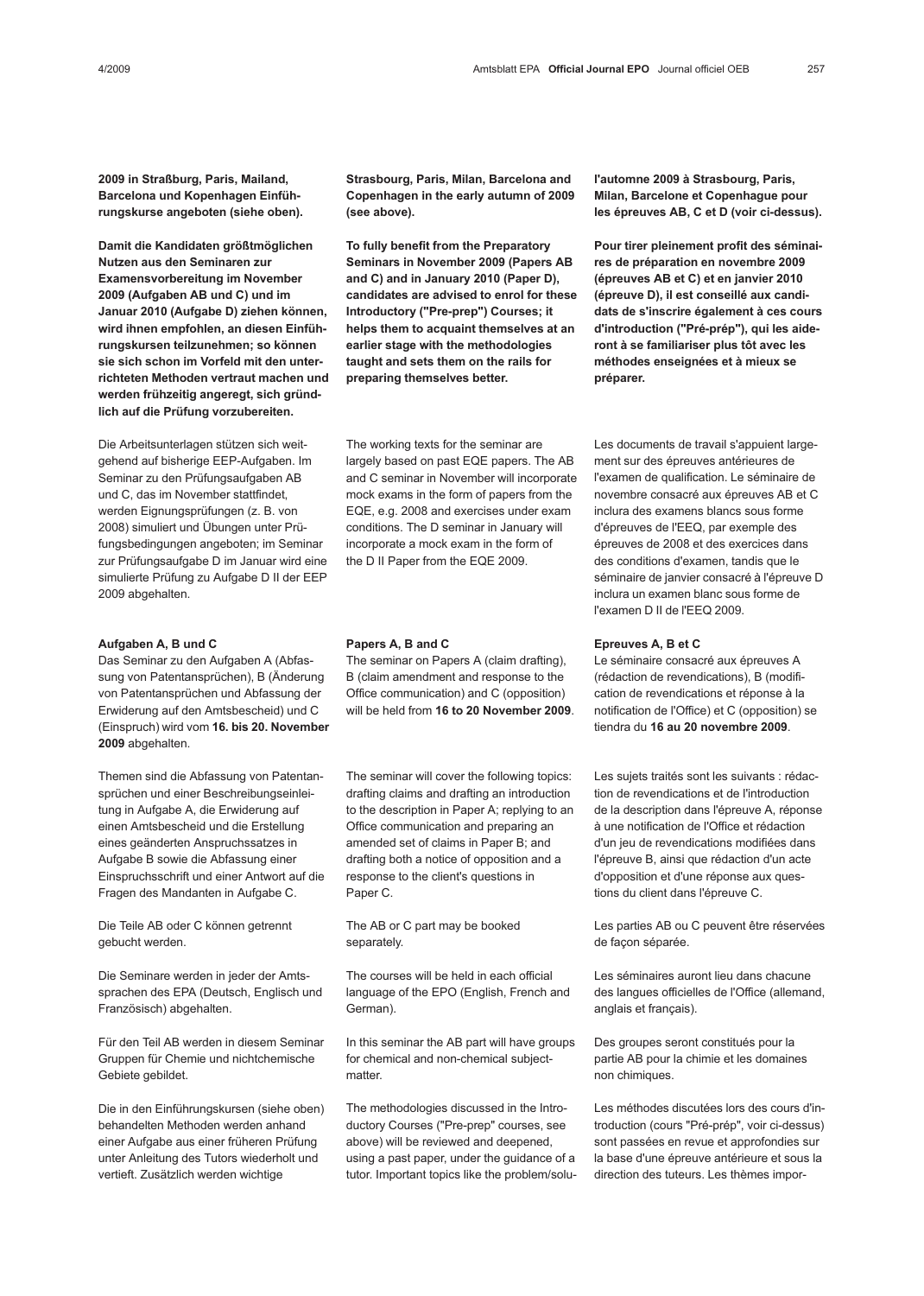Themen wie Aufgabe-Lösungs-Ansatz, Teilaufgaben, Priorität, unzulässige Änderungen und Vorbenutzung ausführlicher besprochen.

Die Kandidaten erhalten Gelegenheit, die erlernten Strategien und Methoden bei der Bearbeitung der Aufgaben A und B des Jahres 2008 unter simulierten Prüfungsbedingungen anzuwenden. Für Aufgabe C sind sowohl Prüfungsaufgaben als auch Übungen unter simulierten Prüfungsbedingungen vorgesehen. Anschließend werden Lösungswege und Lösungsvorschläge im Lichte der Prüferberichte und der "CEIPI-Lösung" vorgestellt und diskutiert.

An den Seminaren für AB und C sollen nur Kandidaten teilnehmen, die die Prüfung 2010 ablegen werden.

#### Aufgabe D

Das Seminar zu den Rechtsfragen (Aufgabe D) wird 2010 in zwei Kursen angeboten: vom 11. bis 15. Januar (Montag bis Freitag) und vom 26. bis 30. Januar 2010 (Dienstag bis Samstag).

Die Interessenten können die Woche angeben, die sie bevorzugen. Die endgültige Einteilung bleibt dem CEIPI vorbehalten.

Das Kursziel besteht darin, die Kandidaten darauf vorzubereiten, die Rechtsfragen in der vorgegebenen Zeit inhaltlich zu beantworten. Es soll der letzte Test der Kandidaten vor dem Examen sein. Die Lehrmethode basiert auf Eigenarbeit unter Aufsicht der Tutoren mit anschließender Besprechung der Antworten. Die Kandidaten lernen die unterschiedlichen Lösungsansätze zur Bearbeitung der Fragen in Teil D I und der umfassenderen Frage in Teil D II kennen und üben diese Techniken.

An den Seminaren für D sollen nur Kandidaten teilnehmen, die die Prüfung 2010 ablegen werden.

### **Allgemeines**

Der europäische Charakter der Seminare spiegelt sich in der internationalen Zusammensetzung der Tutoren (qualifizierte zugelassene Vertreter vor dem EPA sowie EPA-Bedienstete) und der Teilnehmer wider. Die Arbeit erfolgt in Gruppen, die eine Diskustion approach, partial problems, priority, inadmissible amendments and prior use will also be discussed further.

Participants will have the opportunity to apply the strategies and methodologies discussed by doing the 2008 A and B papers under mock examination conditions. For Paper C the intention is to mix examination parts with exercises, both under mock exam conditions. Various approaches and suggested solutions will then be presented and discussed in the light of the examiners' reports and the "CEIPI solution".

The AB and C seminars are for those intending to sit the examination in 2010.

#### Paper D

The seminar on legal questions (paper D) will be held twice in 2010, from 11 to 15 January 2010 (Monday to Friday) and from 26 to 30 January 2010 (Tuesday to Saturday).

Applicants may indicate a preferred week, but course allocation will be at CEIPI's discretion.

The seminar aims to enable candidates to answer the legal questions substantively and within the time allowed. It serves as a final test for the EQE. The method involves independent work under the tutors' supervision, plus discussion of the answers. Candidates learn and practise the different approaches needed to tackle the questions of Part D I as well as the more extensive question of part D II, and practise these techniques.

The Paper D seminars are for those intending to sit the examination in 2010.

#### General

The seminar's European character is reflected in the international mix of tutors (qualified European patent attorneys as well as agents of the EPO) and participants. Group-based work ensures discussion between the two. Participants are required

tants tels que l'approche problème-solution, les problèmes partiels, la priorité, les modifications irrecevables et l'utilisation antérieure sont également discutés plus en détail.

Les candidats ont l'occasion d'appliquer les stratégies et méthodes apprises en traitant les épreuves A et B de l'année 2008 dans les conditions d'un examen blanc. S'agissant de l'épreuve C, il est prévu de mêler des parties d'examen et des exercices dans les conditions d'un examen blanc. Des solutions et des propositions de solutions sont ensuite présentées et discutées à la lumière des rapports des correcteurs et de la "solution CEIPI".

La participation aux séminaires pour les épreuves AB et C est réservée aux candidats qui passeront les épreuves de l'examen 2010.

#### Epreuve D

Le séminaire sur les questions juridiques (épreuve D) est proposé en 2010 en deux cours, qui se dérouleront du 11 au 15 janvier (lundi au vendredi) et du 26 au 30 janvier 2010 (mardi au samedi).

Les personnes intéressées sont priées d'indiquer la semaine qu'elles préfèrent. Le CEIPI se réserve la répartition définitive.

L'objectif du cours est de mettre les candidats en mesure de répondre de façon concluante aux questions juridiques sur le fond et dans le temps prescrit. Il s'agit là d'un dernier test pour le candidat avant l'examen. La méthode consiste en un travail personnel effectué sous le contrôle des tuteurs et en une discussion des réponses. Les candidats sont initiés à la différence de traitement entre les questions de la partie D I et la question, plus large, de la partie D II en mettant en pratique les méthodologies enseignées.

La participation au séminaire pour l'épreuve D est réservée aux candidats qui passeront les épreuves de l'examen 2010.

## Généralités

Le caractère européen des séminaires se reflète dans l'internationalité des tuteurs (mandataires qualifiés en brevets européens et agents de l'OEB) et des participants. Le travail se fait en groupes, ce qui garantit une discussion entre tuteurs et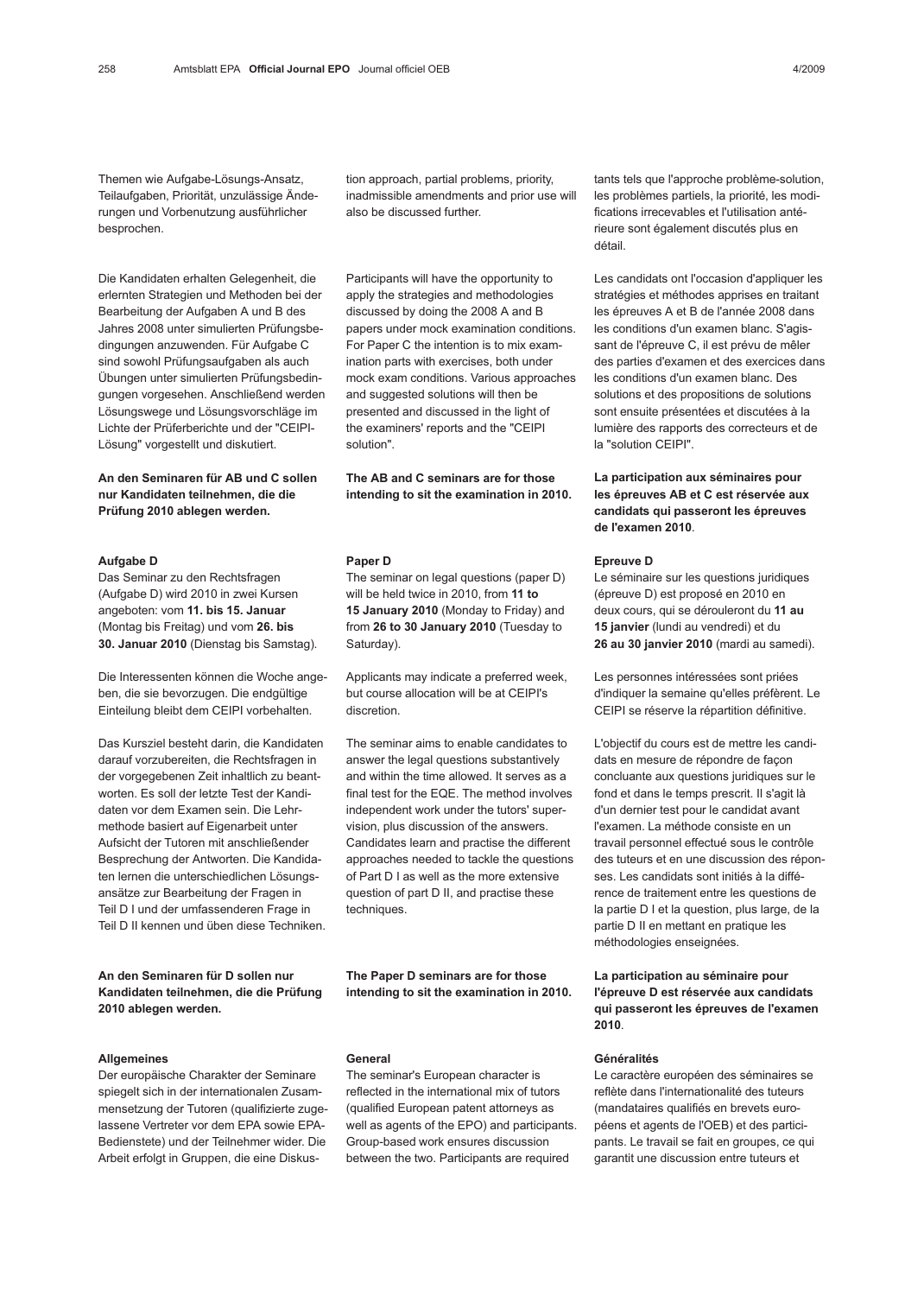Im Interesse einer vernünftigen Diskussion zwischen Tutoren und der Gruppe ist die Teilnehmerzahl beschränkt.

Weitere Informationen zum Kursinhalt sind auf der Website des CEIPI (www.ceipi.edu) unter "International Section/Preparatory Seminars for EQE – Seminars" zu finden.

Teilnahmebedingungen:

Anmeldungen werden nach ihrem zeitlichen Eingang beim CEIPI berücksichtigt, solange in den Kursen Plätze verfügbar sind. Danach werden Wartelisten geführt. Wiederholte Teilnahme ist nicht garantiert; diejenigen, die diese Kurse zum ersten Mal belegen, haben Vorrang.

Die Kursgebühr beträgt 900 EUR für 5 Tage (ABC oder D); für Teil AB allein beträgt die Kursgebühr 650 EUR, für Teil C 500 EUR.

Anmeldeschluss ist der 5. Oktober 2009.

Die Anmeldung ist unter folgender Adresse möglich: SeminarEQE@ceipi.edu

III. "Paukkurs" für die Aufgabe C (Einspruch) der Europäischen Eignungsprüfung 2010

Zur Vervollständigung des oben genannten Programms bietet das CEIPI für die Prüfungsaufgabe C (Einspruch) für Prüfungskandidaten, die sich gezielt auf die Praxis der Aufgabe C vorbereiten möchten, einen sogenannten "Paukkurs" an, in dem die Kandidaten unter Prüfungsbedingungen die gesamte Aufgabe C in der Zeit ablegen können, die dann auch in der Prüfung zur Verfügung steht.

Das CEIPI hat dieses Konzept seit mehreren Jahren für die französischsprachigen Kandidaten entwickelt und ist auf allgemeine Zustimmung bei den Kandidaten

to know one of the EPO's official languages (English, French or German).

Participant numbers are limited, to ensure proper discussion between tutors and the group.

More information on the programme of the seminars can be found on the CEIPI website: www.ceipi.edu under the International Section-EQE preparatory courses/ Seminars.

Enrolment conditions:

Applications to CEIPI will be treated on a first come, first served basis. If the courses are oversubscribed, names will be put on a waiting list. Those enrolling for the first time will be given precedence over those wishing to repeat the courses.

The fee is EUR 900 for the five-day courses (ABC or D); for the AB part on its own the fee is EUR 650, for the C Part on its own EUR 500.

The closing date for receipt of all applications is 5 October 2009.

You can apply via: seminarEQE@ceipi.edu

III. CEIPI "Cramming Course" for Paper C of the European qualifying examination 2010

To complete the above programme, CEIPI offers for Paper C (Opposition), a last-minute opportunity to candidates wishing to improve their skills in respect of this paper. To that end, CEIPI organises a so-called "Cramming Course", in which candidates put themselves under examination conditions and write a full Paper C within the same time as available in the examination.

This concept has been developed over recent years for the French-speaking candidates and has met with considerable appreciation of the candidates. CEIPI

participants. Les participants doivent maîtriser l'une des langues officielles de l'OEB (allemand, anglais ou français).

Le nombre de participants est limité afin de garantir une discussion suffisante entre les tuteurs et le groupe.

Pour de plus amples renseignements sur le programme des séminaires, veuillez consulter le site Internet du CEIPI à l'adresse www.ceipi.edu et suivre l'itinéraire Section internationale/Préparation à l'EEQ/ Séminaires.

Conditions de participation : Les demandes d'inscription seront traitées par ordre d'arrivée au CEIPI et ne pourront être prises en considération que si des places sont disponibles dans les cours concernés. Des listes d'attente seront ensuite établies. Il n'existe aucune garantie d'inscription pour les personnes souhaitant participer une nouvelle fois aux cours, la priorité étant donnée aux candidats qui s'inscrivent pour la première fois.

Les frais d'inscription s'élèvent à 900 EUR pour les cours de cinq jours (ABC ou D), à 650 EUR uniquement pour la partie AB et à 500 EUR uniquement pour la partie C.

La date limite d'inscription est dans tous les cas le 5 octobre 2009.

Vous pouvez vous inscrire via l'adresse suivante : seminarEQE@ceipi.edu

III. "Cours de bachotage" du CEIPI pour l'épreuve C de l'examen européen de qualification 2010

Pour compléter le programme susmentionné, le CEIPI propose en outre, pour l'épreuve C (opposition) un "cours de bachotage" aux candidats qui souhaitent parfaire leurs compétences concernant cette épreuve. Les candidats seront mis dans les conditions de l'examen et rédigeront une épreuve C complète dans le même temps que celui imparti pour l'examen.

Ce concept a été élaboré au cours des dernières années pour les candidats francophones et est très apprécié par les candidats. Le CEIPI considère qu'il serait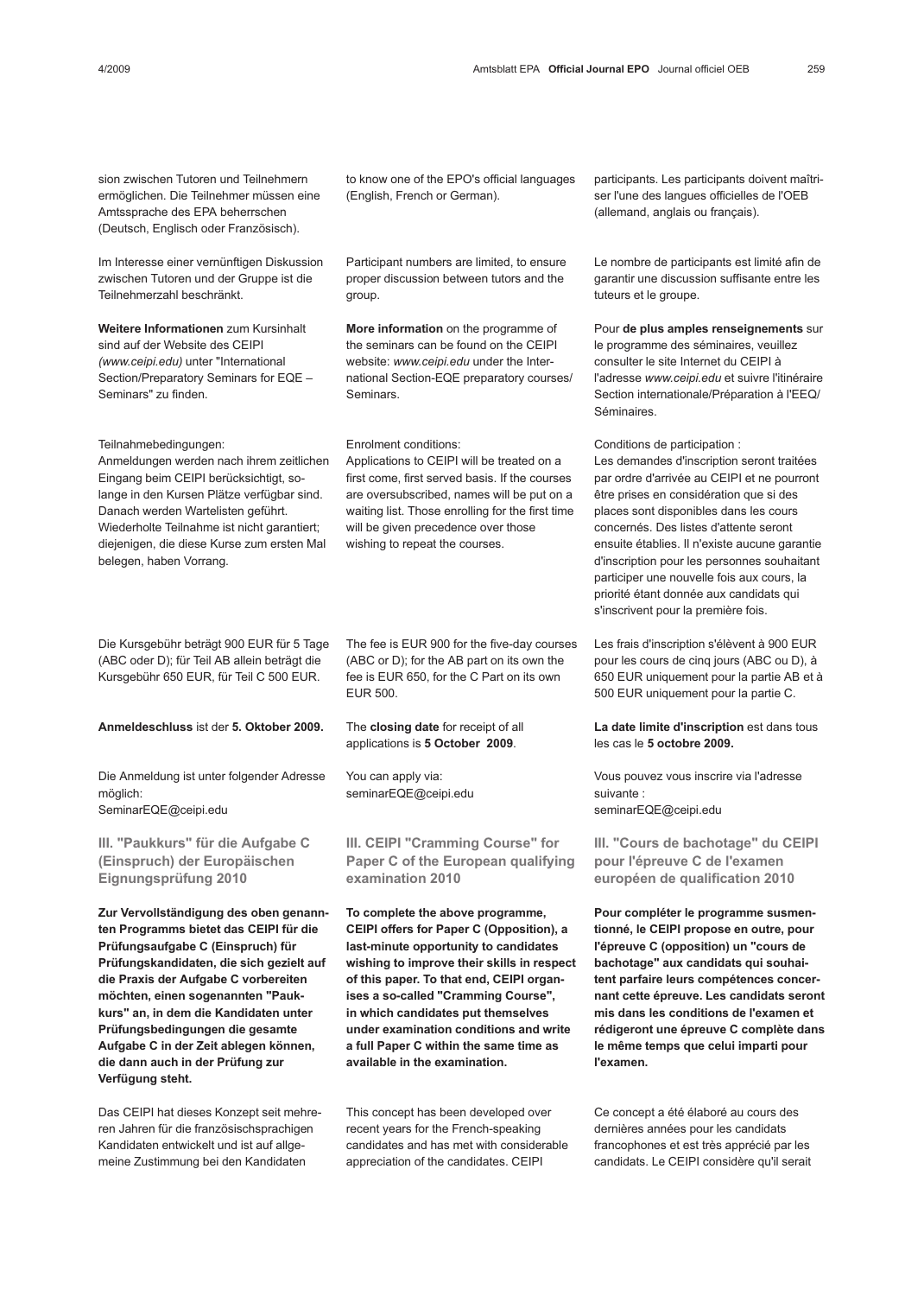gestoßen. Es hält den Versuch für lohnend, dieses Konzept auch im größeren Rahmen für Kandidaten anzubieten, die die Prüfung in einer anderen Amtssprache ablegen.

An diesem Kurs können nur Kandidaten teilnehmen, die sich für die Prüfungsaufgabe C der EEP 2010 angemeldet und bereits einen entsprechenden Einführungskurs und/oder ein Seminar zur Examensvorbereitung besucht haben.

Es ist nicht sinnvoll, ohne ausreichende Vorbereitung zu diesem Kurs zu kommen, denn man hält entweder die anderen Kandidaten auf oder kann mit dem Tempo nicht Schritt halten.

### Achtung: rechtzeitig anmelden!

Dieser Kurs soll es den Kandidaten ermöglichen, kurz (aber nicht zu kurz) vor der eigentlichen Prüfung im März 2010 die Aufgabe C unter simulierten Prüfungsbedingungen zu üben. Bei der anschließenden Besprechung der Aufgabe(n) und der von den Kandidaten abgelieferten Arbeiten mit dem Tutor können auch noch "Last-Minute-Fragen" gestellt werden, sodass die Kandidaten besser abschätzen können, ob sie einzelne Themen noch vertiefen oder noch weiter üben müssen.

Die verfügbaren Plätze werden in der Reihenfolge der Anmeldungen vergeben.

Der "Paukkurs" findet statt: – für englisch- und deutschsprachige Kandidaten als Eineinhalbtageskurs am Donnerstag, den 4. Februar und am Freitag, den 5. Februar 2010 in Straßburg

– für französischsprachige Kandidaten als Eintageskurs am Samstag, den 6. Februar 2010 in Paris

Die Gebühr für den Kurs in Straßburg beträgt 600 EUR, die Gebühr für den Kurs in Paris 400 EUR.

Weitere Informationen zum Kursinhalt sind auf der Website des CEIPI (www.ceipi.edu) unter "International Section/Preparatory Seminars for EQE – Seminars – Cramming course" zu finden. considers it worth the effort to find out whether the concept also works on a larger scale, for the candidates of the other official language sections.

The course is open only for candidates who have enrolled for the EQE 2010 for Paper C and have followed either a preceding Introductory ("Pre-Prep") Course Paper C, or a recent preceding "Preparatory Seminar" Paper C, or both.

It is of no use to come to this course insufficiently prepared, one is either holding up the other candidates or the pace will be too fast.

### Please note that early enrolment is advisable.

The aim of the course is to give the candidates the possibility, close to but also sufficiently in advance of the actual examination in March 2010, to exercise their skills in sitting this paper under examination conditions. With the feedback of a tutor, following afterwards, on the paper(s) in question and on the work delivered by the candidates, as well as the possibility of putting "last-minute" questions to the tutor, candidates will have an even better idea of whether certain issues need closer study and/or which skills should be further trained.

Depending on the available capacity the participants will be chosen on a first come, first served basis.

This "Cramming Course" will take place: – as a one-and-a-half-day course on Thursday, 4 February and Friday, 5 February 2010 in Strasbourg, for the English- and German-speaking candidates,

– as a one-day course on Saturday, 6 February 2010 in Paris, for the Frenchspeaking candidates.

The fee for the Strasbourg course is EUR 600, for the Paris course EUR 400.

More information on the course programme can be found on the CEIPI website: www.ceipi.edu under the International Section/EQE preparatory courses/Seminars/Cramming course.

utile de savoir si le concept fonctionne également à une plus grande échelle, pour les candidats anglophones et germanophones.

Le cours est réservé aux candidats qui se sont inscrits à l'épreuve C de l'EEQ 2010 et qui ont suivi au préalable un cours d'introduction ("Pré-prép") à l'épreuve C et/ou un séminaire de préparation récent à l'épreuve C.

Il est déconseillé aux candidats insuffisamment préparés d'assister à ce cours sous peine de retarder les autres candidats ou de ne pouvoir suivre le rythme.

### Attention : veuillez vous inscrire en temps voulu!

L'objectif du cours est de permettre aux candidats, peu de temps avant l'examen de mars 2010, mais suffisamment à l'avance, d'exercer leurs compétences en passant cette épreuve dans les conditions de l'examen. Grâce aux commentaires ultérieurs d'un tuteur, concernant l'épreuve (les épreuves) en question et les travaux des candidats, ainsi qu'à la possibilité de poser des questions "de dernière minute" au tuteur, les candidats pourront mieux cerner s'ils doivent étudier plus attentivement certaines questions et/ou approfondir certaines compétences.

Les participants seront choisis selon leur ordre d'inscription et en fonction des places disponibles.

Ce "cours de bachotage" durera : – une journée et demie les jeudi 4 février et vendredi 5 février 2010 à Strasbourg, pour les candidats anglophones et germanophones ;

– une journée le samedi 6 février 2010 à Paris, pour les candidats francophones.

Les frais d'inscription pour les cours de Strasbourg et de Paris s'élèvent respectivement à 600 et à 400 EUR.

Pour de plus amples renseignements sur le programme des cours, veuillez consulter le site Internet du CEIPI à l'adresse www.ceipi.edu et suivre l'itinéraire Section internationale/Préparation à l'EEQ/ Séminaires/Partie bachotage.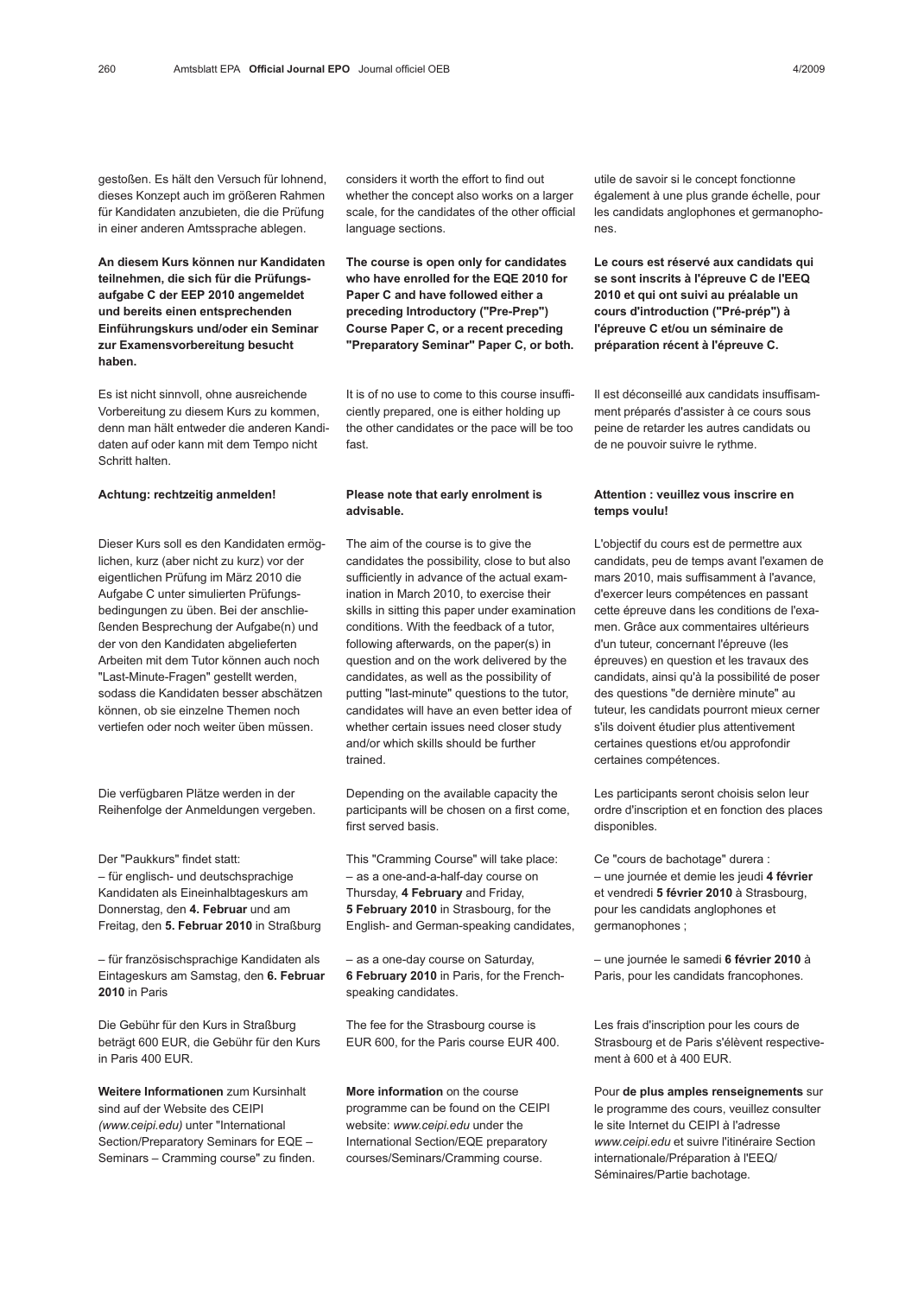#### Programm:

Straßburg (englisch- und deutschsprachige Kandidaten): Donnerstag, 4. Februar 2010, 10.00 - 16.00 Uhr: simulierte Prüfung mit der Aufgabe C-2009 und Abgabe der Arbeiten an das CEIPI-Sekretariat Freitag, 5. Februar 2010, 9.00 - 13.00 Uhr: Besprechung der abgegebenen Arbeiten und der CEIPI-Musterlösung für C-2009 mit anschließender Fragerunde

Paris (französischsprachige Kandidaten): Samstag, 6. Februar 2010, 9.00 - 12.30 Uhr: simulierte Prüfung, Aufgabe C-1996, Verfassen der Einspruchsschrift auf der Grundlage von **Angriffsvorgaben** 13.30 - 16.30 Uhr: simulierte Prüfung, Aufgabe C-1998, Bestimmung der möglichen Angriffe 17.00 - 19.00 Uhr: Aufgaben 1996 und 1998, Besprechung der Ergebnisse in der **Gruppe** 

Anmeldungen werden nach ihrem zeitlichen Eingang beim CEIPI berücksichtigt, solange in den Kursen Plätze verfügbar sind. Danach werden Wartelisten geführt.

#### Anmeldeschluss ist der 6. Januar 2010.

Die Anmeldung ist unter folgenden Adressen möglich: Straßburg: cramming@ceipi.edu Paris: bachotage@ceipi.edu

Weitere Informationen zu allen diesen Kursen erhalten Sie auch von

Rosemarie Blott CEIPI Section Internationale Université de Strasbourg Boîte Postale 68 67046 Strasbourg cedex France Tel. +33 (0)388 144592 Fax: +33 (0)388 144594 rosemarie.blott@ceipi.edu

### Programme:

Strasbourg (English- and Germanspeaking candidates): Thursday, 4 February 2010 10.00 – 16.00 hrs mock exam, paper C-2009 plus handing in the papers to the CEIPI Secretariat Friday, 5 February 2010, 9.00 – 13.00 hrs Discussion of the papers handed in, the CEIPI Model solution for C-2009 and "Question and Answer session"

Paris (French-speaking candidates): Saturday, 6 February 2010 9.00 – 12.30 hrs mock exam C – 1996, Writing the notice of opposition based on predetermined attacks

13.30 – 16.30 hrs mock exam C – 1998, Determination of the attacks

17.00 – 19.00 hrs Papers 1996 and 1998: Group discussion of the results

Applications to CEIPI will be treated on a first come, first served basis. If the courses are oversubscribed, names will be put on a waiting list.

The closing date for receipt of all applications is 6 January 2010.

You can apply via:

for Strasbourg: cramming@ceipi.edu for Paris: bachotage@ceipi.edu

More information on all these courses can also be obtained from:

Rosemarie Blott CEIPI Section Internationale Université de Strasbourg Boîte Postale 68 67046 Strasbourg cedex France Tel. +33 (0)388 144592 Fax: +33 (0)388 144594 rosemarie.blott@ceipi.edu

### Programme :

Strasbourg (candidats anglophones et germanophones) : jeudi 4 février 2010 : 10 h – 16 h examen blanc, épreuve C-2009 et remise des copies au secrétariat du CEIPI. vendredi 5 février 2010 :

9 h – 13 h discussion concernant les copies remises, modèle de solution du CEIPI pour l'épreuve C-2009 et séance de questions et de réponses.

Paris (candidats francophones) : samedi 6 février 2010 : 9 h – 12 h 30 examen blanc C-1996, rédaction de l'acte d'opposition sur la base d'attaques prédéterminées ;

13 h 30 – 16 h 30 examen blanc C-1998, détermination des attaques ;

17 h – 19 h épreuves de 1996 et de 1998 : discussion collective des résultats.

Les demandes d'inscription seront traitées par ordre d'arrivée au CEIPI et ne pourront être prises en considération que si des places sont disponibles dans les cours concernés. Des listes d'attente seront ensuite établies.

La date limite d'inscription est dans tous les cas le 6 janvier 2010.

Vous pouvez vous inscrire via l'adresse suivante : pour Strasbourg : cramming@ceipi.edu pour Paris : bachotage@ceipi.edu

Pour de plus amples renseignements sur tous ces cours, vous pouvez aussi vous adresser à :

Rosemarie Blott CEIPI Section Internationale Université de Strasbourg Boîte Postale 68 67046 Strasbourg cedex France Tél. +33 (0)388 144592 Fax : +33 (0)388 144594 rosemarie.blott@ceipi.edu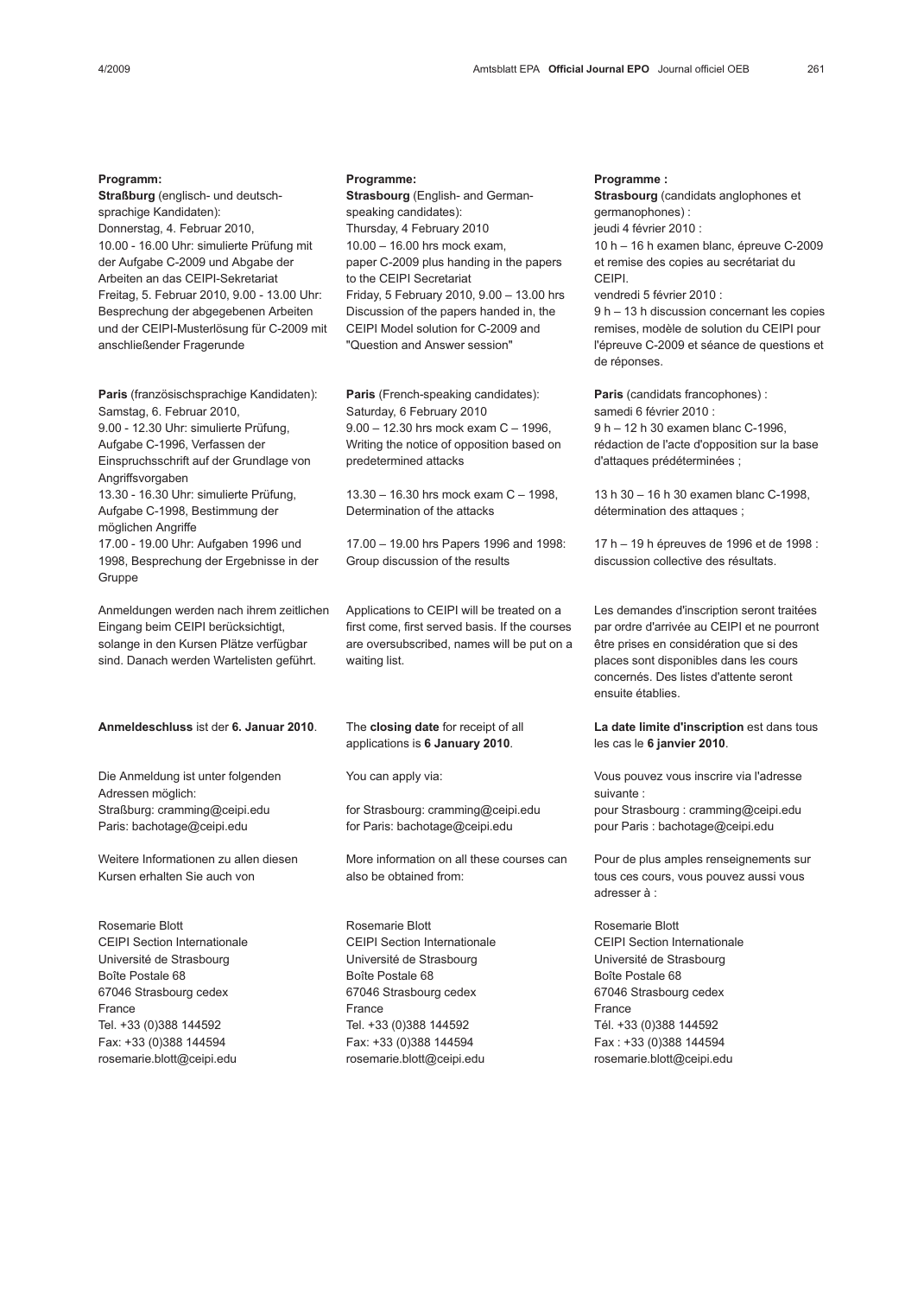Spezieller Kurs zur Prüfungsaufgabe C (Einspruch) für "mehrmalige Resitter"

## Freitag, 27. November und Samstag, 28. November 2009, Straßburg

## Achtung: rechtzeitig anmelden!

Dieser Kurs ist grundsätzlich nur für Kandidaten bestimmt, die Teil C (Einspruch) der europäischen Eignungsprüfung mehrmals nicht bestanden haben. Er basiert auf der Erkenntnis, dass viele Kandidaten nicht ausreichend vorbereitet sind und daher den in dieser Prüfungsaufgabe gestellten Anforderungen an Kenntnisse und Fähigkeiten nicht genügen. Je nach Verfügbarkeit der Plätze werden Kandidaten, die diesen Teil nur einmal nicht bestanden haben, in eine Warteliste aufgenommen.

Kursziel ist, den Kandidaten bewusst zu machen, welche Vorbereitung, Kenntnisse und Fähigkeiten sie benötigen, um diesen Teil der Prüfung zu bestehen, und sie dabei zu unterstützen, das dafür erforderliche Niveau zu erreichen.

Im Kurs wird den Kandidaten vermittelt, welche Überlegungen der Prüfungsaufgabe zugrunde liegen und welche Schwierigkeiten sie in der Vergangenheit in rechtlicher, technischer oder praktischer Hinsicht aufgeworfen hat. Darüber hinaus lernen die Kandidaten, wie sie an diese Prüfungsaufgabe herangehen können.

Die Arbeit erfolgt in kleinen Gruppen, damit eine Diskussion zwischen dem Tutor und den Teilnehmern möglich ist. Die Teilnehmer müssen eine der Amtssprachen des EPA (Deutsch, Englisch oder Französisch) gut beherrschen. Falls sich für eine dieser Sprachen weniger als 10 Teilnehmer anmelden, wird der Kurs in der Regel in Englisch abgehalten.

Damit das Programm optimal gestaltet werden kann, werden die Kursteilnehmer gebeten, ihrer Anmeldung eine Kopie mindestens einer der Prüfungsaufgaben C (vorzugsweise der Aufgabe C-2008) beizufügen, die sie nicht bestanden haben. Auf diese Weise können im Kurs allgemeine Problemfelder definiert und entsprechende Lösungsansätze vorgestellt werden. Der Datenschutz wird gewährleistet. Eine

Special course on Paper C (Opposition) for "multiple resitters"

## Friday, 27 November and Saturday, 28 November 2009, Strasbourg

### Please note that early enrolment is advisable.

This course is intended in principle only for candidates who have failed Part C (Opposition) of the European qualifying examination more than once. The course is motivated by the realisation that many candidates are insufficiently prepared, lacking the knowledge and skills that this paper demands. Candidates having failed this paper only once will be put on a waiting list, in case places are still available.

The course aims are to make candidates aware of the preparation, knowledge and skills they really need in order to pass the paper, and to help them attain the required level.

The course will examine the principles behind the paper and the legal, technical and practical problems it has posed in the past. It will also introduce candidates to useful examination techniques.

Work will be done in small groups, to ensure proper dialogue between tutor and participant. Participants must have a good command of an EPO official language (English, French or German). If fewer than ten people enrol for one of these languages, the course is likely to be held in English.

To optimise programme organisation it would be helpful if participants when enrolling could include a copy of at least one Paper C that they have failed, preferably the C-2009 paper. This will make it possible to define general problem areas and offer suitable solutions. Protection of personal data is guaranteed. Unfortunately it is not possible to provide personal tutoring on this paper.

Cours spécifique réservé aux candidats ayant échoué à plusieurs reprises à l'épreuve C (opposition)

## Vendredi 27 novembre et samedi 28 novembre 2009, Strasbourg

### Attention : veuillez vous inscrire en temps voulu!

Ce cours, en principe exclusivement destiné aux candidats qui ont à plusieurs reprises échoué à la partie C (opposition) de l'examen européen de qualification, répond à un véritable besoin. Il est en effet apparu qu'un grand nombre de candidats n'étaient pas suffisamment préparés pour satisfaire aux exigences de connaissances et d'aptitudes requises pour cette épreuve. Les candidats n'ayant échoué qu'à une reprise à cette épreuve seront mis sur une liste d'attente, pour le cas où des places resteraient disponibles.

L'objectif du cours est de faire prendre conscience aux candidats du niveau de préparation, de connaissances et d'aptitudes effectivement nécessaire pour réussir cette épreuve, et de les aider à atteindre ce niveau.

Le cours portera sur les principes de base de cette épreuve, et sur les difficultés qu'elle a présentées par le passé, du point de vue juridique, technique ou pratique. Des méthodes seront en outre proposées, pour permettre aux candidats d'aborder cette partie de l'examen.

Le travail s'effectue en petits groupes, ce qui garantit un échange entre le tuteur et le participant. Les participants doivent avoir une bonne maîtrise de l'une des langues officielles de l'OEB (allemand, anglais ou français). Si moins de dix participants venaient à s'inscrire pour l'une de ces langues, le cours serait donné en anglais.

Afin de pouvoir organiser au mieux le programme, il serait souhaitable que les participants au cours produisent en s'inscrivant une copie d'au moins une des épreuves C à laquelle ils ont échoué, préférablement celle de 2009. Cela permettra de déterminer les domaines qui présentent en général des difficultés et d'offrir des approches de solution pendant le cours. La protection des données est garantie. Une